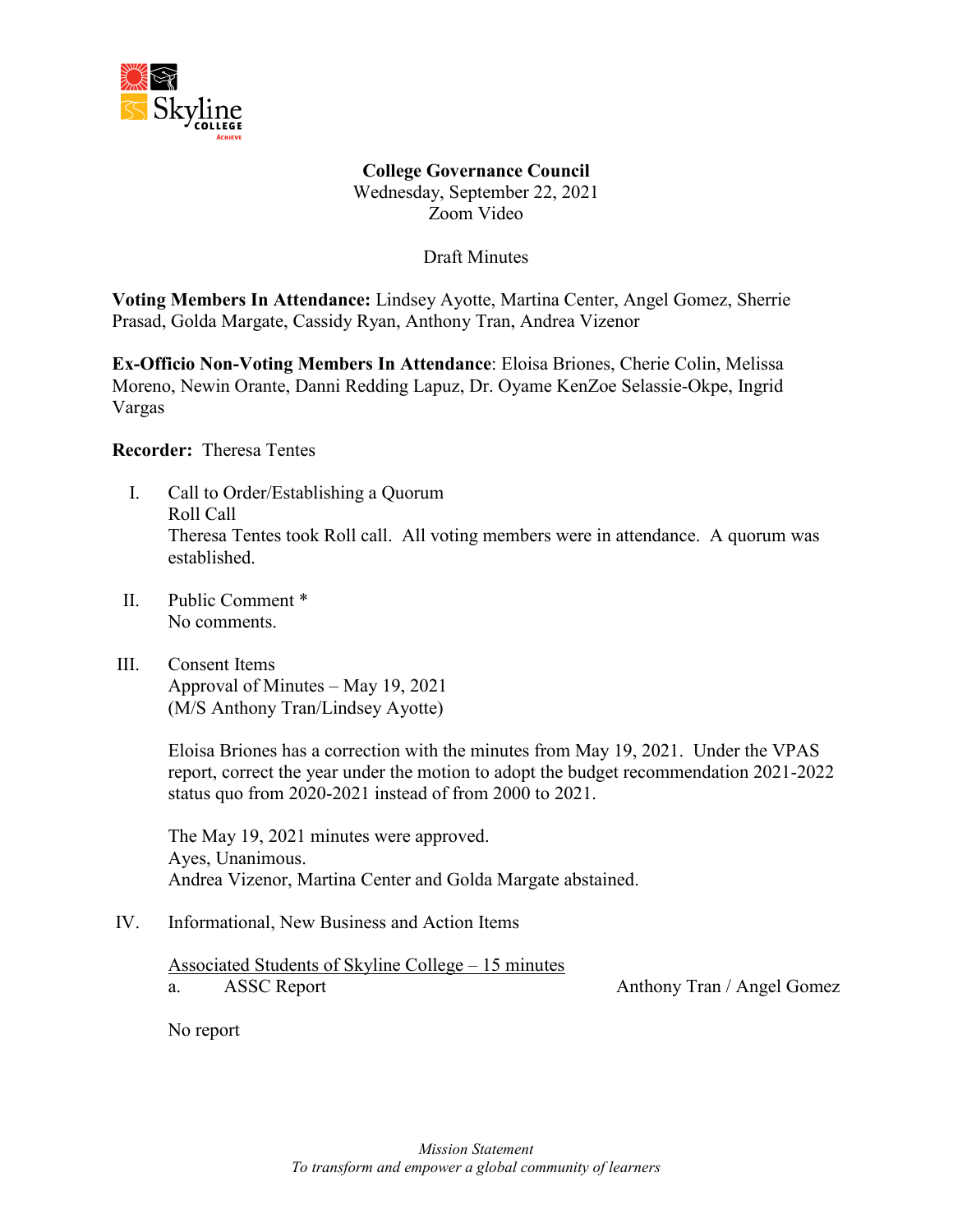

### b. Skyline Shuttle Service

Anthony Tran, President of ASSC, gave a report regarding the Skyline Shuttle Service and the need for the Shuttle to bring Students, Faculty, Staff, Administrators and the Community to Skyline College. The Shuttle Service is grant funded and Anthony asked since the Shuttle Service has not be active since the pandemic started in March 2020 where have the funds been used. Dr. Moreno provided information regarding the grant. The funds are still available and there are plans on reinstating the shuttle in January 3, 2022. The College is also working on a continuation for 2022-2023 fiscal year for Shuttle Service to Skyline College. The funds for the current grant conclude June 30, 2022.

Dean Ingrid Vargas will work with the leaders of ASSC to create a survey to validate a new schedule for the Shuttle Service to Skyline College.

Classified Senate – 15 Minutes

a. Classified Senate Report Sherrie Prasad/Golda Margate

Sherrie Prasad, President of Classified Senate, shared that the first Classified Senate meeting was in the beginning of September. The Senate Executive Board checked in with Classified Staff to see how everyone was doing being back on campus. The Senate also discussed topics on how to shape the Classified Senate's future Senate meetings.

The Executive Board has been planning and developing the launch of the Classified Leadership Institute. They are preparing for a soft launch in the Spring. She also announced that the Classified Senate Students Scholarship Fundraiser is going to be launched in early October. The goal is to raise \$2000 this year.

Academic Senate - 15 Minutes

a. Academic Senate Report Lindsey Ayotte/Cassidy Ryan

Lindsey Ayotte, President of Academic Senate, shared that the Senate as a whole have come together and began to identify and prioritize their goals. This is stemming from the Equity Resolution that was passed last year. The Academic Senate changed their bylaws as they pertain to the election process. Cassidy Ryan has been appointed as Faculty Co-Chair to the FTEAC Committee.

#### **Action Item**

a. Anti-Asian Hate Resolution

Golda Margate, Classified Senate Vice President provided context to the Action Item. She shared that the Joint Anti-Asian Hate Resolution was created in solidarity with our students from Filipinx from Skyline College and students from Katipunan of College of San Mateo. The concept of the resolution was introduced to the College Governance Council back in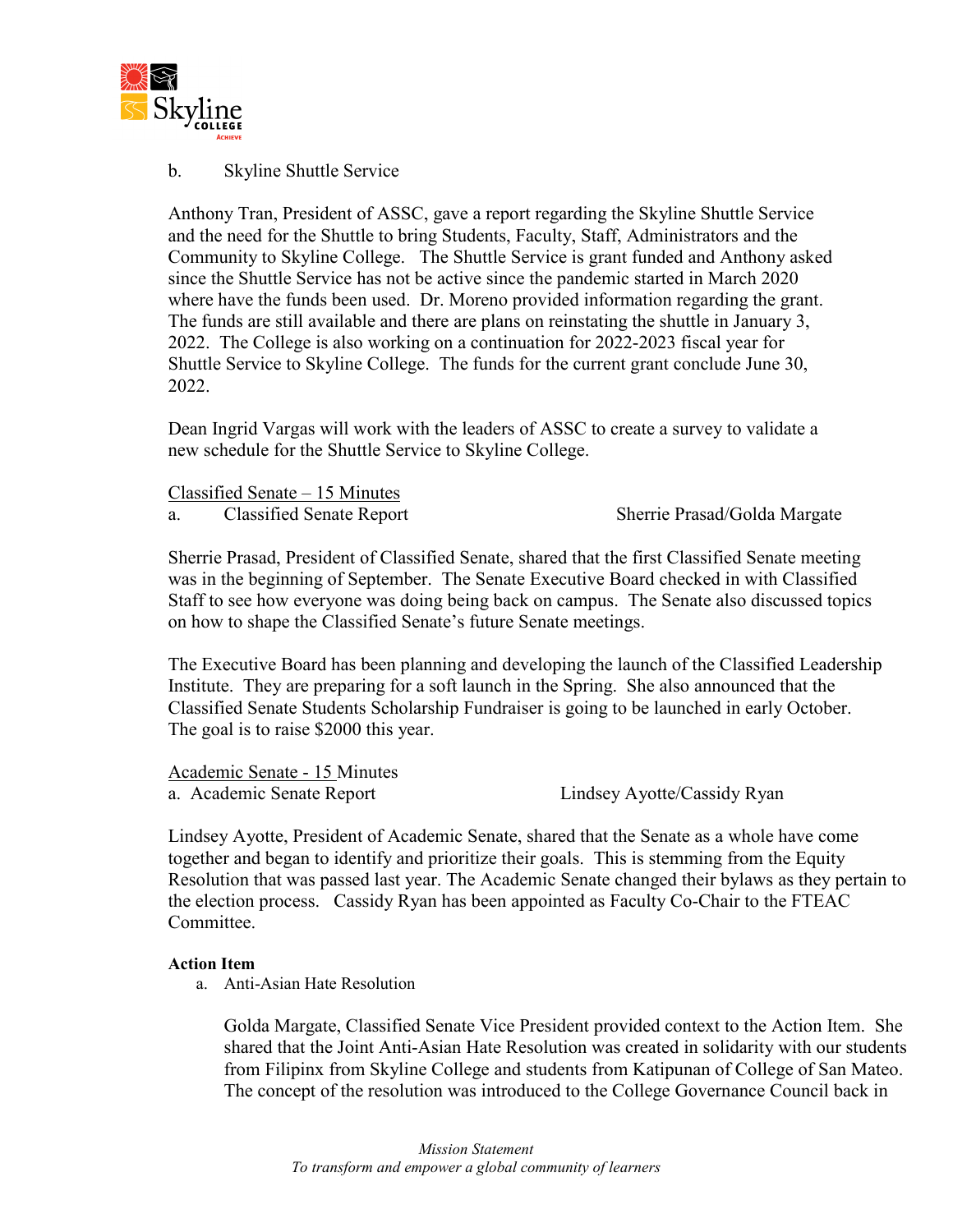

April of 2021. In May 2021 the resolution was presented to College Governance Council in its final but fluid form because supporters to the resolution continued to grow. By the May CGC meeting the resolution had already been presented and adopted by all the constituent groups at Skyline College except for Management Council. The CSM Academic Senate gave full support to the resolution. At the May  $12^{th}$  Board of Trustees meeting the resolution was presented alongside our students and Board President Nurris assured that the Board will give their full support of the resolution.

#### **Motion to approve the Anti Hate Resolution**

(M/S Lindsey Ayotte/Anthony Tran)

Ayes. Unanimously. Resolution has been approved.

President Moreno accepts this resolution.

# **Motion to authorize a temporary Task Group to carry out the Anti Asian Hate Resolution calls to action.**

(M/S Sherrie Prasad/Andrea Vizenor)

Golda Margate will be the lead for this task group. She will work with constituent leaders to create the membership for the task force.

Ayes. Unanimously.

Management Council – 15 Minutes

a. Management Council Report Andrea Vizenor/Martina Center

Andrea Vizenor, Co-Chair of the Management Council, provided a short report about the Management Council and that they are now an official part of the constituent group. Martina Center, Co-Chair of the Management Council, shared that the Management Council webpage will be live beginning today. They are also sending out a google form with the 7 constituent committees asking for Managers to select a committee they are interested in becoming a member.

Administration – 45 Minutes

a. President's Update Dr. Melissa Moreno

Dr. Moreno provided an update regarding moving forward with a robust Spring Schedule that will bring the college more fully back to campus. Also, the Chancellor is hosting a Town Hall where he is providing un update of the vaccination mandate.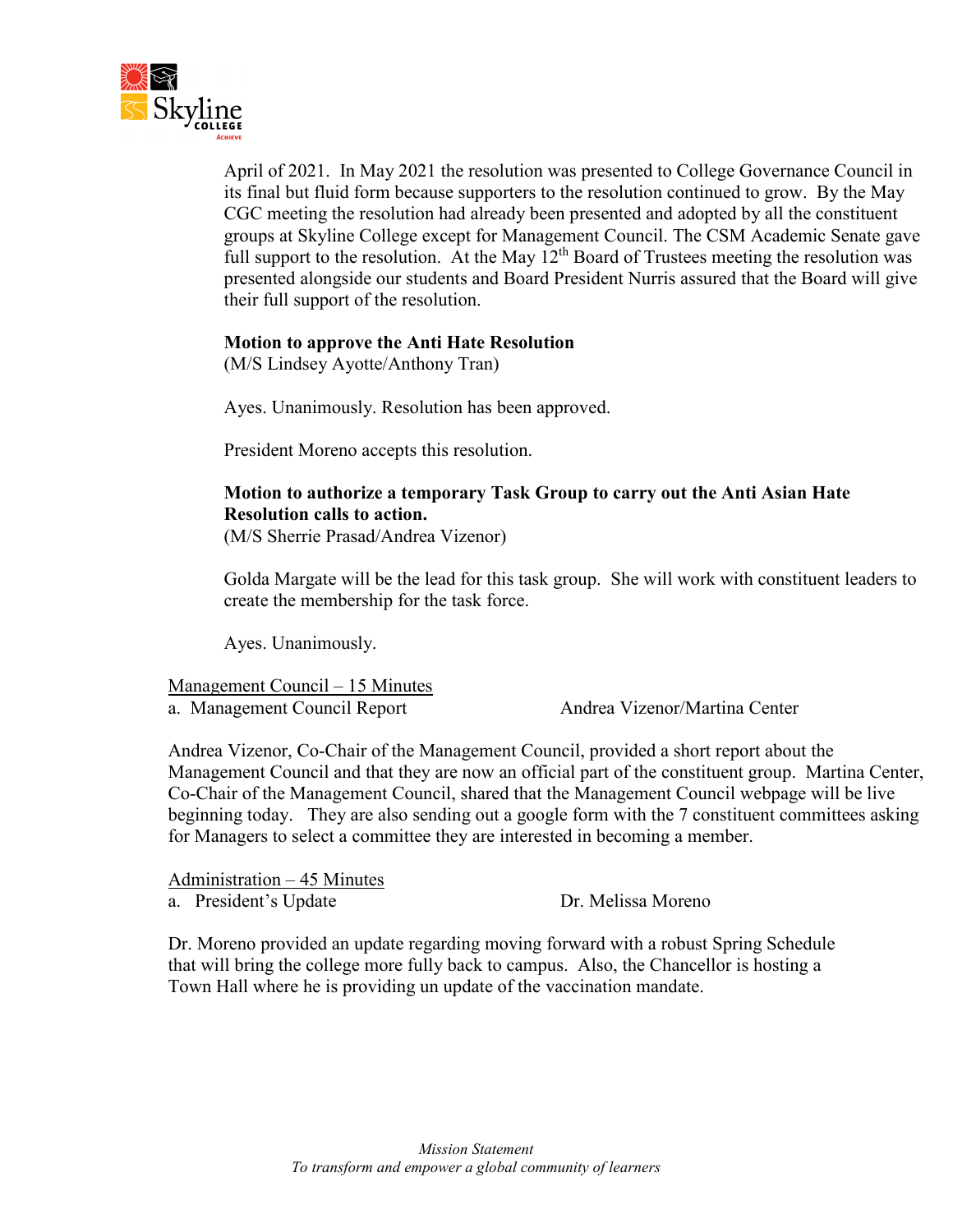

### Discussion Item

- a. Streamline Process and Access to Procedures Dr. Moreno and her Cabinet members had a discussion regarding Skyline's processes. There is no central portal where information is located. Cabinet is going to work on how do we be more transparent about what are processes are and how do we create a portal that is accessible to everybody on campus.
- b. Climate Review Task Group (CRTG) Recommendations Regarding the McPhail Group Report A Climate Review Task Group was created last year and they met monthly including the summer to complete the work. The charge of the Task Group was to review the recommendations that came from the McPhail report that has been published and that we discussed a number of times with CGC. The CRTG agreed to move forward with all of the recommendations. The recommendations will be brought to the November meeting for an approval. The CRTG Recommendations to CGC can be found [here.](https://www.skylinecollege.edu/collegegovernancecouncil/assets/documents/agendasminutes/2021_2022/CRTG%20Recommendations%20to%20CGC%20re%20McPhail%20Report%20Recs.pdf)

#### **Action Items**

a. Intergroup Dialogue Norming for Gathering Spaces

President Moreno shared that the college is moving forward with a pedagogy called Intergroup Dialogue. The College had a number of experts that conducted training which included Cabinet members. The College now has formal trainers that can conduct Intergroup Dialogue training within our employees and student groups.

IGD is to help facilitate difficult conversations or racially charged dialogue. The goal is to reach a critical mass of training.

One of the things in IGD has taught us is to norm gathering spaces. Dr. Moreno would like a discussion around this topic and hope that at our next meeting CGC will adopt a baseline of norms for interacting with each other is gathering spaces such as committee meetings or Division meetings. The norms that were adopted by the Anti-Racism Council are the ones that we will start with. Baseline is intended to go out to all the other committees so they can customize their own norms for their meeting spaces. But Dr. Moreno would like to approve by next CGC the baseline of the norms of interaction at Skyline College, and what it means to interact.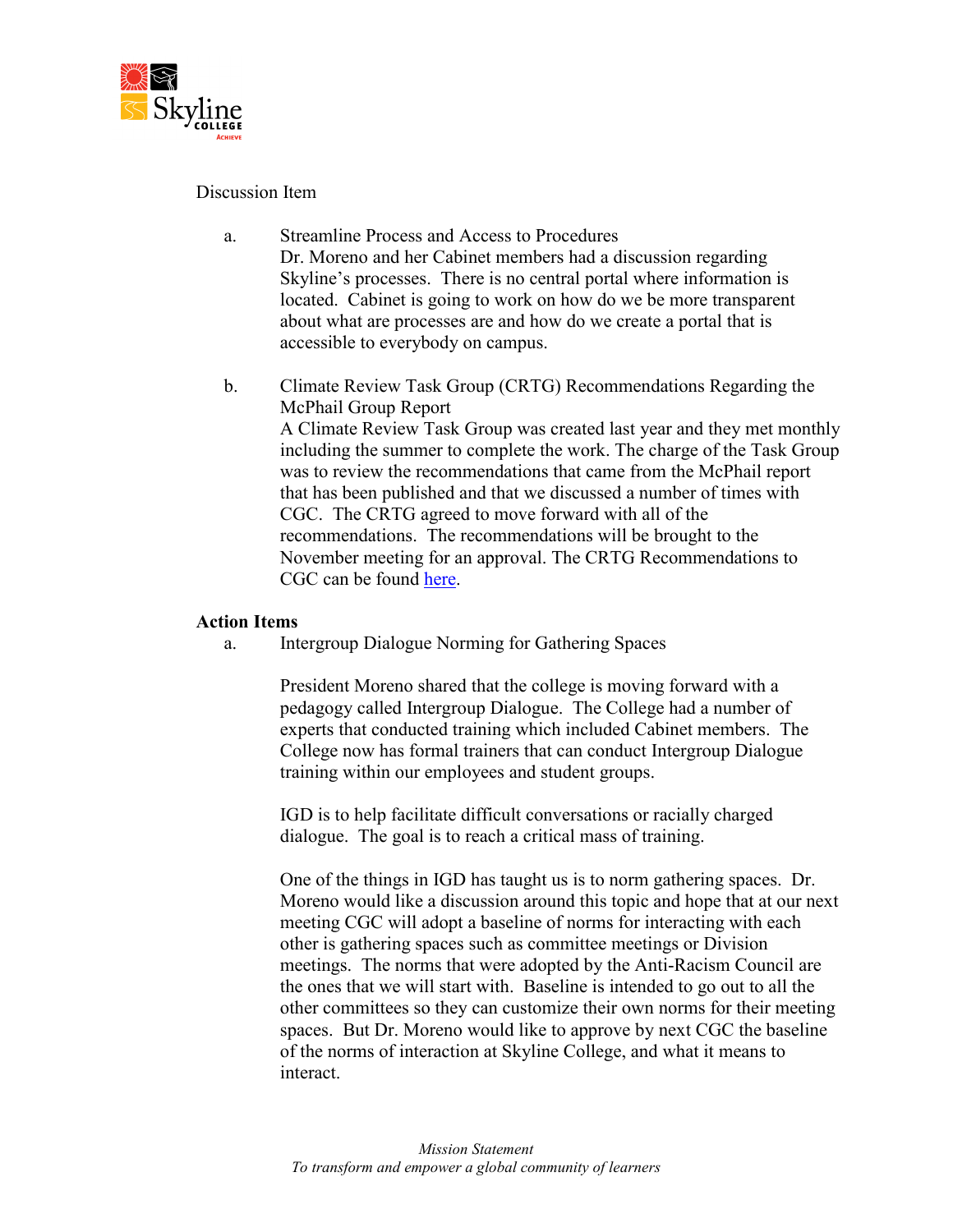

Dr. Moreno began the discussion with the CGC members regarding the Skyline College Norms. She provided a baseline of the Norms for Skyline College to the members. A discussion of each of the 13 norms with the **Committee** 

President of Academic Senate, Lindsey Ayotte, made some suggestions to the Norms:

#4 – adding minimalize speaking and overgeneralizations Adding – bring a solution and collaborative mindset #13 – Think about the impact to your intention and words.

Dean Ingrid Vargas added show grace and assume good intentions.

Dr. Moreno will share out with the Constituent Leadership the draft with the suggestions and ask for thoughtful time and feedback and come back with a document with Skyline College Norms baseline in gathering spaces.

Andrea Vizenor suggested to add the word "engagement norms" as the title.

Alvin Gubatina suggested "gathering spaces norms".

b. Administrative Services Update Eloisa Briones

Eloisa Briones, Vice President of Administrative Services, provided a budget update. The budget site allocation declined by \$500,000. The decrease in allocation will not be a problem according to Eloisa. The college will not fill some of the budgeted positions for this year. The College ended the fiscal year 2021 with a surplus of \$2.4 million in the ending balance resulting from about \$1.3 or \$1.4 million dollars in savings from our budgets for each of the divisions that were unspent. There are HERFF funds available that will need to be spent by May 2022.

The major facilities projects are the completion of Pacific Heights and the completion of the portables for athletics. Also, the construction of the faculty housing on campus. It should be completed by Summer 2022.

The Health, Safety and Emergency Preparedness Committee (HSEPC) directly reports to the CGC. The meetings for the committee are monthly for 90 minutes.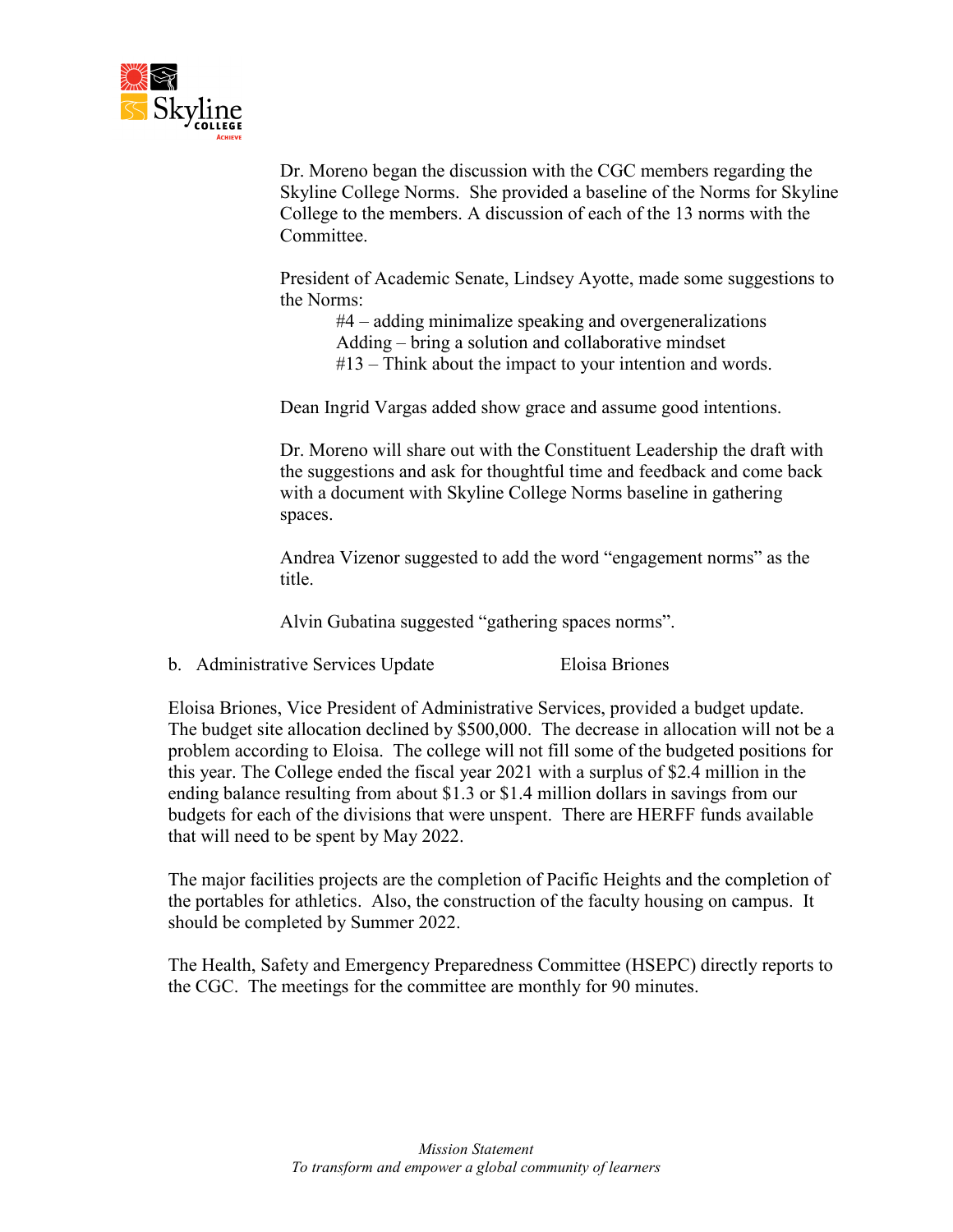

c. Instructional Update Danni Redding Lapuz

## a. FTEFAC Faculty Co-Chair Model

Interim Vice President of Instruction, Danni Redding Lapuz, announced that Cassidy Ryan will be the Faculty Co-chair for the FTEFAC committee.

### b. Technology Update

There was a lot of technology used since the beginning of the Pandemic. There are surveys that have been sent out to Divisions regarding the technology that was checked out and is currently being used.

c. Cancellation Guidance Document

Danni is working with as the Academic Senate as well as the deans to draft a cancellation guidance document that can be used to help with enrollment management.

#### d. Enrollment Data Sharing

Danni and Ingrid Vargas will be working together to create an enrollment report that will be available weekly.

d. Student Services Update Dr. Newin Orante

Vice President of Student Service, Dr. Orante, provided information about Student Services. Pacific Heights is currently in phase 2 of the return to services. More programs and employees are back to offer in person services.

He also provided an update to the September 2021 New York Times article regarding 60,000 financial aid applications that were fraudulent. The Chancellor's office is requiring colleges to report monthly of potential fraud cases that we're seeing in our colleges so that is an added responsibility that we need to begin to exam.

e. Planning Research and Institutional Ingrid Vargas Effectiveness Update

Dean of Ingrid Vargas provided a reminder that there is a new calendar for 2022-2023 that all Annual Resource Requests are due from Programs on November 15.

#### **Action Items**

a. Authorization of Task Group for Peoples College Implementation

Dr. Moreno provided an explanation of the President's College Initiative graphic. The PCI is a 3-5 year project. We all can get behind to shape our future together. Dean Vargas will be the lead on this project.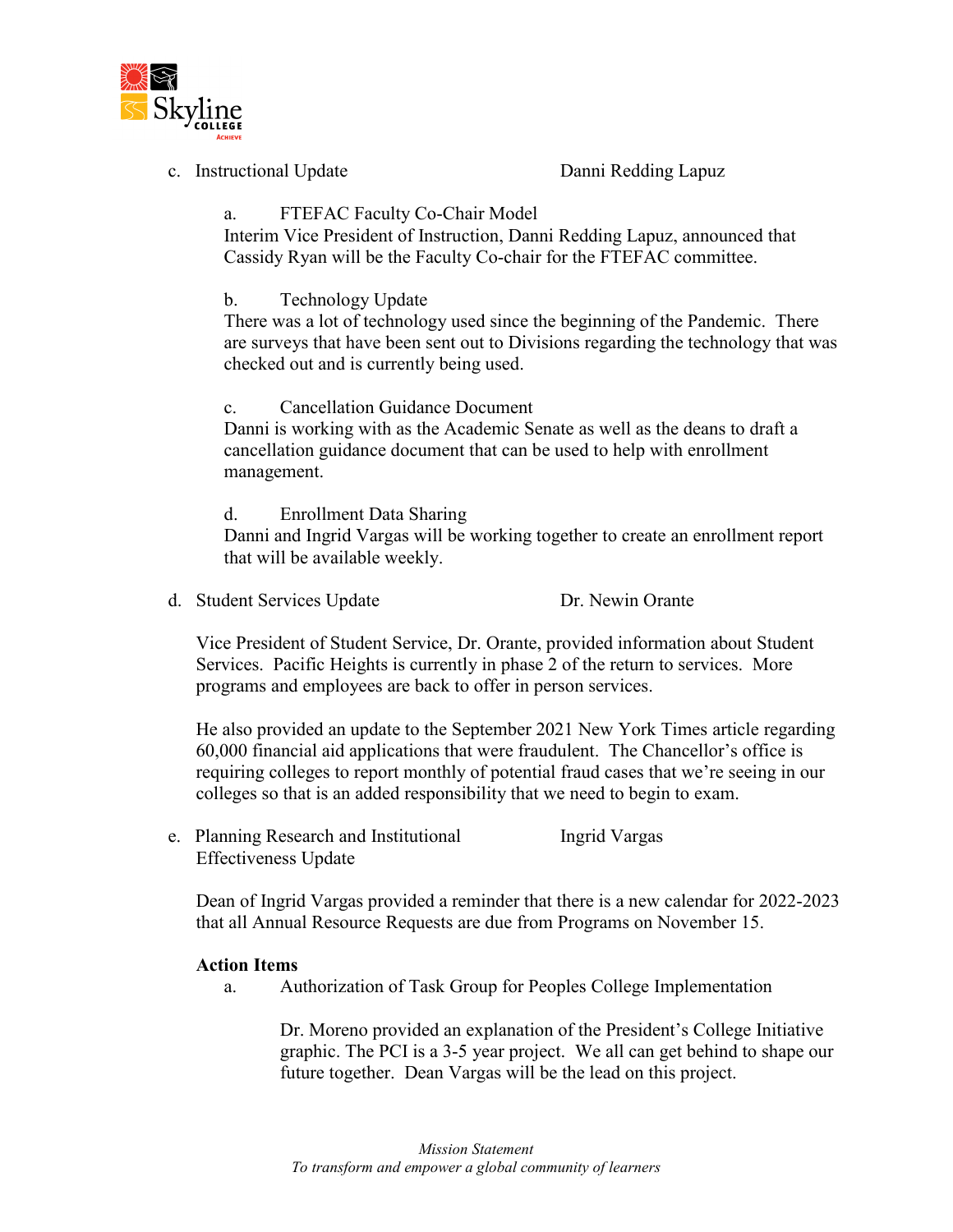

### **Motion to authorize that CGC create 4 Task Groups, one for each of the Peoples College Initiative (PCI) focus areas:**

- 1. PCI Task Group on Participatory Governance
- 2. PCI Task Group on Equity and Anti-Racism
- 3. PCI Task Group on Civic Engagement
- 4. PCI Task Group on Climate Review

With the purpose to: Inventory our institutional commitments in that area; Give definition to our work in the area; Define measures of success for each area, and Build connection to the other PCI focus areas. The climate review task group has the additional charge of creating a plan to measure the collective impact of the PCI work.

(M/S Lindsey Ayotte/Angel Gomez)

Ayes/Unanimously.

### **Motion that CGC authorize the PCI lead to ensure that the Task Groups are populated and to submit potential member names to the appropriate constituent group for approval.**

(M/S Sherrie Prasad/Andrea Vizenor)

There was a discussion regarding the motion.

Ayes. Unanimously

b. Authorization for SPARC to begin work on the 2023-2028 Education Master Plan

### **Motion that CGC authorize SPARC to begin work on the Skyline College Education Master plan for 2023-2028.**

(M/S Lindsey Ayotte/Anthony Tran)

- Current EMP for AY2018/2019-AY2022/2023; expires summer 2023
- To ensure full participatory governance engagement, recommend 18 months to develop new EMP

Ayes. Unanimously